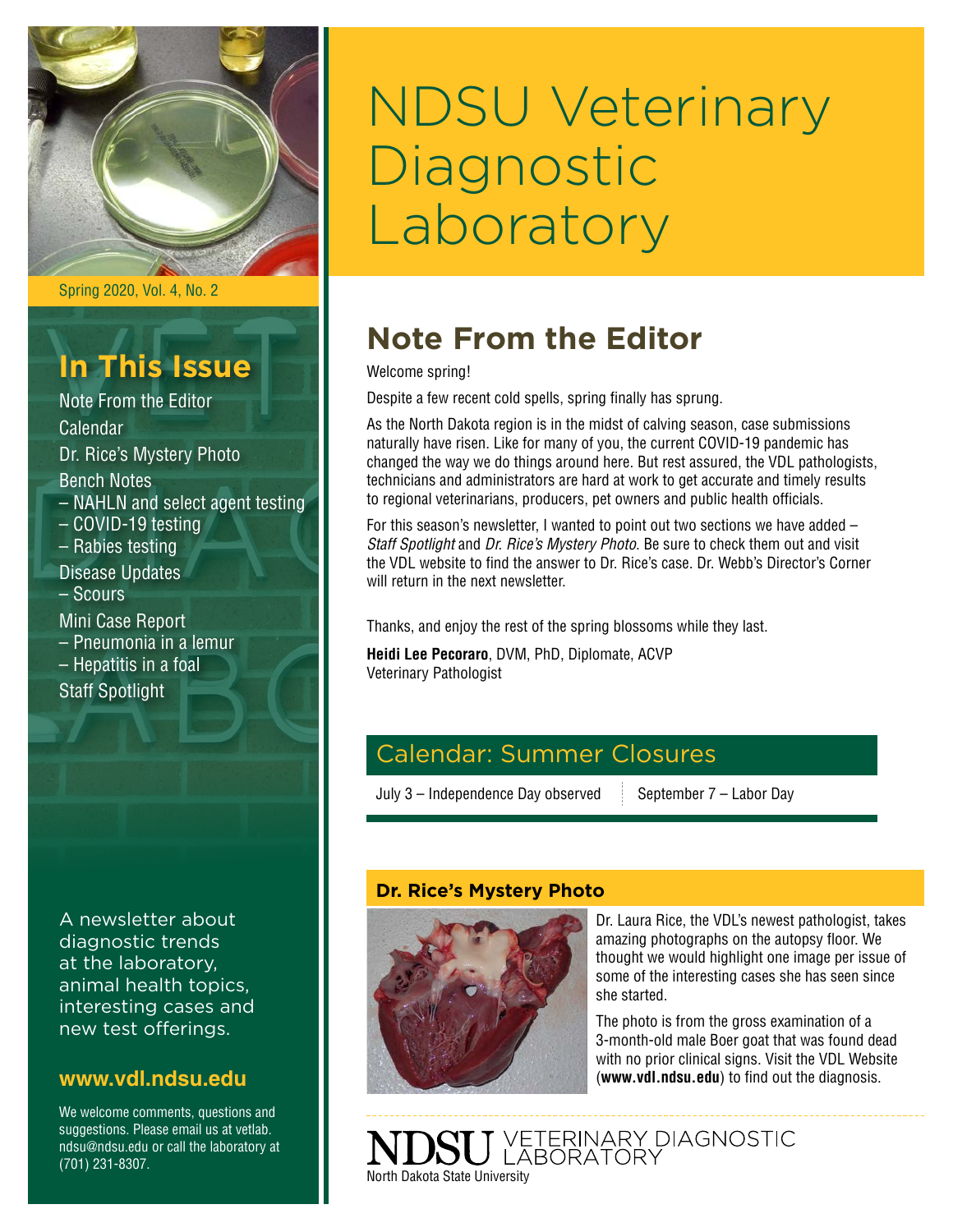### **Bench Notes**

**NAHLN:** The NDSU VDL is a part of the **National Animal Health Laboratory Network** (NAHLN). From the U.S. Department of Agriculture (USDA) website ([www.aphis.usda.gov/aphis/ourfocus/](http://www.aphis.usda.gov/aphis/ourfocus/animalhealth/lab-info-services/nahln/ct_national_animal_health_laboratory_network) [animalhealth/lab-info-services/nahln/ct\\_national\\_animal\\_health\\_](http://www.aphis.usda.gov/aphis/ourfocus/animalhealth/lab-info-services/nahln/ct_national_animal_health_laboratory_network) laboratory network), the mission of NAHLN labs are to "provide animal health diagnostic testing, methods research and development, and expertise for education and extension to detect biological threats to the nation's animal agriculture, thus protecting animal health, public health, and the nation's food supply."

As such, the VDL is capable of testing for **foreign animal diseases (FADs)** such as classical swine fever, African swine fever, foot and mouth disease, highly pathogenic avian influenza virus and Virulent Newcastle Disease (avian paramyxovirus-1). In addition, our Biosecurity Level-3 laboratory is primed to screen for **select agents** such as anthrax, plague and tularemia. As always, if any of these diseases are suspected, please contact the state veterinarians (main office phone is 701-328-2655) and/ or the VDL before submitting samples.

**COVID-19:** As recently reported in the news media, a few cases of cats and dogs have tested positive by PCR assay for SARS-CoV-2, the causative agent of **COVID-19 disease**. The current USDA recommendation is to work with local, state and federal public and animal health officials to determine whether testing is appropriate for animals that are exhibiting respiratory signs (for more information visit [www.vdl.ndsu.edu/wp-content/uploads/2020/04/USDA-faq-on](http://www.vdl.ndsu.edu/wp-content/uploads/2020/04/USDA-faq-on-companion-animal-testing.pdf)[companion-animal-testing.pdf\)](http://www.vdl.ndsu.edu/wp-content/uploads/2020/04/USDA-faq-on-companion-animal-testing.pdf).

Any testing of North Dakota animals for SARS-CoV-2 must be treated like a **foreign animal disease** and the state veterinarians need to be contacted (main office phone is 701-328-2655). State veterinarianapproved samples that are submitted to the VDL for COVID-19 testing will be referred directly to the National Veterinary Services Laboratories (NVSL) in Ames, Iowa.

**RABIES: For all neurologic cases**, please submit **whole fresh brain**. Not only are full cross sections of unfixed brain necessary to rule out the rabies virus, but other infectious or neoplastic diseases may be detected by comparing both hemispheres. Please remember: *When diagnosis of CNS disease is the goal, keep the brain fresh and whole!*

### Disease Updates

We are well under way into the spring calving season. Fetal abortions are waning, while calf scours are a large portion of recently submitted cases.

Since February, the VDL has moved to PCR assay for bovine enteric coronavirus, rotavirus and *Cryptosporidium* spp. testing. Bacterial cultures are used to detect *Escherichia coli* and *Salmonella* spp. Fecal floatation is helpful in identifying parasitic infections such as coccidiosis (*Eimeria* spp.).

Based on bovine calf diarrhea PCR and enteric panels performed, more than 200 scours samples have been submitted since January of this year. Of those, *Escherichia coli* is the most frequent etiologic agent detected, followed by enteric coronavirus, rotavirus, *Cryptospordium* spp. (most likely *C. parvum*) and, finally, *Salmonella* (Figure 1a).

Because *E. coli* is common in intestinal and fecal samples of healthy and sick animals, PCR assay to determine virulence factors often is performed in samples from neonatal calves under 2 weeks of age. Figure 1b breaks down the *E. coli* virulence factors amplified by PCR.

Enterohemorrhagic *E. coli* (Stx-I and Stx-II), attaching and effacing *E. coli* (Intimin), and enterotoxogenic *E. coli* (F41) have been identified from 160 neonatal calves. K99 virulence factor has not been detected thus far in the season. For salmonellosis cases, Dublin is the most common confirmed serotype.

Having more than one etiologic agent identified in a scouring animal, such as rotavirus and *E. coli*  septicemia, is not unusual. Cryptosporidiosis, particularly, can be associated with immunosuppression, and concurrent infections are fairly common in this disease.



#### **Figure 1a: Causative agents of calf scours detected by PCR and bacterial culture.**

E. coli Virulence Factors (n=160)

**Figure 1b:** *E. coli* **virulence factors associated with neonatal calf scours.**



**2** NDSU Veterinary Diagnostic Laboratory Newsletter, Spring 2020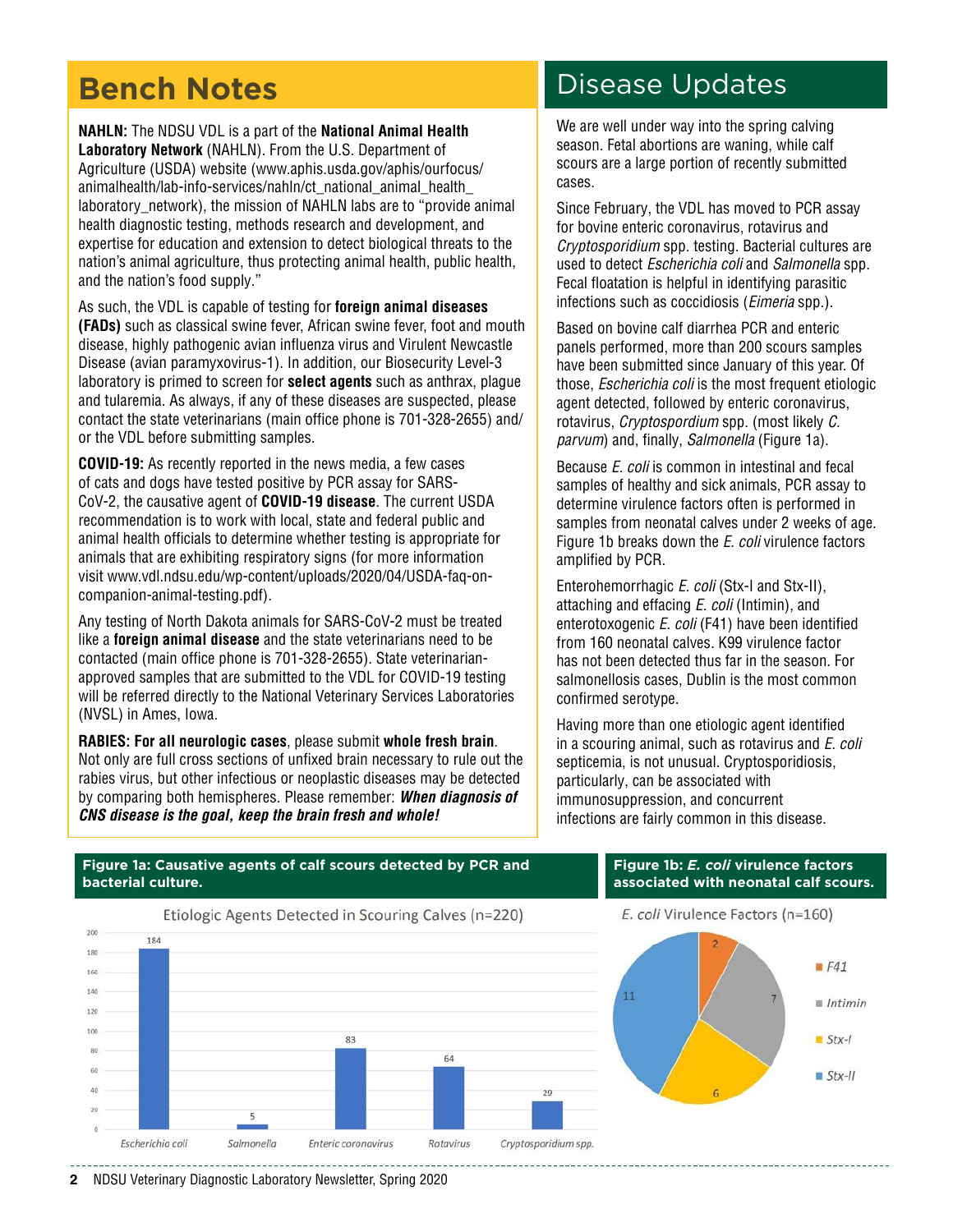## **Mini Case Report**

Spring is baby season for much of the animal kingdom. Newborns of any species are at increased risk for infections due to multiple factors, including poor immunological status, high nutritional demand, and the general stress of being born and living in a group with other animals. Common neonatal disease observed at the NDSU VDL include diarrhea, pneumonia and septicemia.

The first case is a **2-week-old female Ringtail lemur** (*Lemur catta*) that was found dead after three other neonatal lemurs from the same cohort died the previous week. Grossly, lung lobes were mottled red and pink and were heavy, wet and congested – lesions consistent with pneumonia.

Under the microscope, large airways were packed with cellular debris (necrosis) and acute inflammatory cells (Figure 2a). Smaller airways also were filled with inflammatory cells. Respiratory epithelial cells rarely contained one enlarged smudged nuclei, suggestive of adenovirus infection (Figure 2b, arrows).

Other features denoting underlying viral infection also were observed. Bacterial cultures were positive for *Bordetella bronchiseptica* and *Escherichia coli*. Pneumonia associated with *B. bronchiseptica* (one of the etiologic agents associated with canine infectious respiratory disease complex or "kennel cough") has been described in nonhuman primates (NHP), including marmosets, tiki monkeys and bushbabies. The latter are prosimians, a subgroup of NHPs that also includes lemurs.

The organism is a known commensal (normal bacterium) in the nasopharynx of several NHPs, but disease can be associated with stressful conditions, such as overcrowding, recent shipping, being quarantined and poor husbandry. *E. coli* also can cause septicemia and death in neonates of many species.

PCR for common human adenoviruses was negative. However, lemurs are known to harbor their own species-specific adenoviruses that would not have been detected by the assay performed. Adenovirus

infection is not uncommon in NHP neonates that have concurrent respiratory or systemic infections.

Another differential for neonatal pneumonia in lemurs is disseminated *Toxoplasma gondii infection*, which can be acquired *in utero*. Immunohistochemical stain was negative for this protozoan parasite. Thus, the cause of death was determined to be *B. bronchiseptica* pneumonia with likely underlying adenovirus infection.

The other case of neonatal disease is from a **10-day-old female Quarterhorse foal** that became recumbent and died after being treated for diarrhea. Field autopsy notes described a possible pneumonia, as well as hemorrhage along the ventricles of the heart.

Microscopically, within the liver, were multiple and coalescing, random, nodular regions of cellular debris (necrosis) admixed with acute inflammation (Figure 3a). Along the periphery of the necrotic nodules were few hepatocytes with intracellular bacilli that were arranged in "haystacks" (Figure 3b). Special histochemical silver stain (Figure 3c) highlighted bacteria consistent with *Clostridium piliforme*, the causative agent of Tyzzer's disease.

Besides hepatitis, *C. piliforme* infection can be associated with diarrhea and heart lesions – both of which were seen in this foal. Most cases of Tyzzer's occur in 1- to 2-week-old foals; however, foals up to 6 weeks may succumb to the disease. Clinical signs may include diarrhea, jaundice (yellow tint to the skin, eyes or mucous membranes), fever, anorexia and recumbency. Tyzzer's is more common in the spring when mares are out on lush pasture.

**Figure 2: Airways are filled with cellular debris (necrosis) and acute inflammatory cells in a neonatal Ring-tailed lemur with**  *Bordetella bronchiseptica* **pneumonia (A). Inflammatory cells are primarily degenerate neutrophils (B) and rare enlarged nuclei are in respiratory cells, suggestive of adenovirus infection (arrows).**



**Figure 3: Necrosis and acute inflammation in the liver of a neonatal foal (a). Hepatocytes along the periphery occasionally contain intracytoplasmic bacilli that form haystacks consistent with** *Clostridium piliforme* **(b). Histochemical silver stain highlights the bacilli, confirming the diagnosis of Tyzzer's disease (c).**